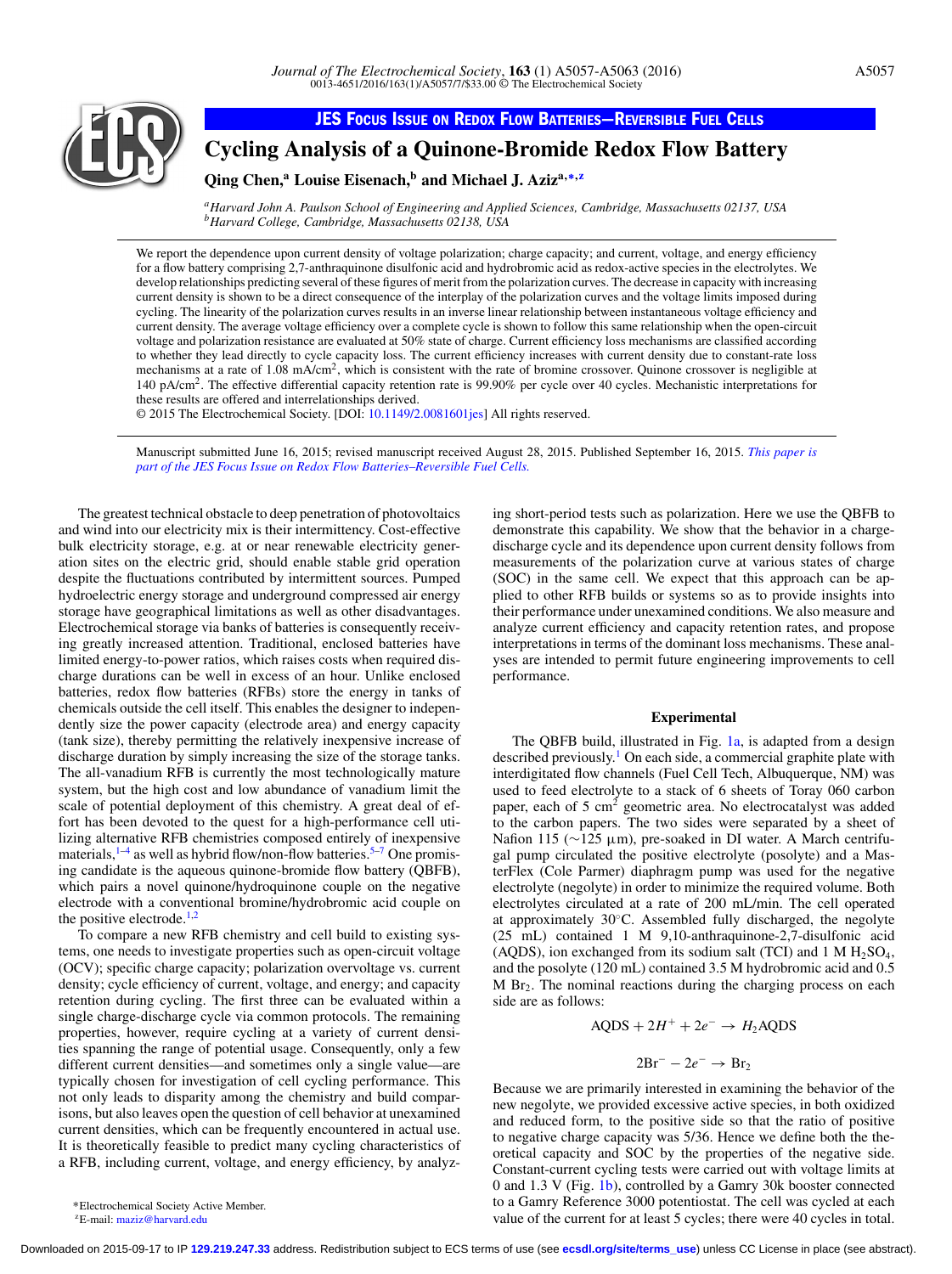<span id="page-1-0"></span>

Figure 1. (a) Cell configuration. (b) Cell voltage vs. capacity for charge and discharge. Solid curves: in the 2nd cycle at each value of the current density; dashed curves: for the final cycle at 0.25 A/cm<sup>2</sup>. (c) Discharge capacity vs. cycle number. (d. Polarization curves at various SOC; curves at even multiples of 10% SOC are hidden for clarity. Color codes for all applied current densities remain the same in b-d.

The theoretical capacity of the cell containing 25 mL of negolyte is 4824 C, assuming two electrons per molecule. We use  $0.25$  A/cm<sup>2</sup> as the base current density to evaluate the capacity retention. The cycles in which current changes occurred are excluded from the analysis. Current efficiency was evaluated as the ratio of discharging duration to immediately preceding charging duration at the same current. The round-trip energy efficiency was derived from the ratio of discharging to immediately-preceding charging energy, obtained by integrating the curves in Fig. [1b.](#page-1-0) We obtained the average voltage efficiency over a cycle by dividing the energy efficiency by the current efficiency. Polarization curves were measured via linear sweeping at a rate of 100 mV/s for SOC values from 10% to 90% in increments of 10%. We find that this sweep rate yields the same results as potentiostatic or galvanostatic holding tests in our experimental setup, yet without significantly changing the SOC of the relatively small volume of electrolytes used in the tests.

Bromine crossover was measured in the same cell with 3 M sulfuric acid in the negative reservoir against the positive electrolyte used in the cycling. 0 V was applied to the cell until a steady-state reduction current was reached. AQDS crossover was measured in a custom-built crossover cell. A sheet of Nafion 115 membrane was sandwiched between two glass chambers with an O-ring seal. A solution of 1 M AQDS and 1 M sulfuric acid in one chamber served as a source of AQDS for the other, which contained 3 M sulfuric acid. The cell was kept on a nutating mixer. The AQDS concentration in the receiving side was monitored via UV-Vis spectrophotometry based on the extinction coefficient at 325 nm.

## **Results**

Charging and discharging curves in the second cycle at each current density are plotted in the form of cell voltage vs. capacity in Fig. [1b,](#page-1-0) and the discharge capacities of each cycle are plotted against the cycle number in Fig. [1c.](#page-1-0) The polarization curves are plotted in Fig. [1d](#page-1-0) as cell voltage vs. the absolute value of the current density. Most curves appear linear in the examined voltage range, indicating that they are dominated by resistive components in the cell—including the membrane, the electrodes and the electrolytes. Relevant area-specific resistance values are discussed elsewhere.<sup>8</sup>

Filled symbols in Fig. [2](#page-2-0) show key performance metrics versus cycling current density, including the average discharge capacity, the current efficiency (CE), the voltage efficiency (VE) and the round-trip energy efficiency (EE). All figures of merit other than the CE increase with decreasing cycling current density. In Fig. [2a,](#page-2-0) the discharge capacity goes from∼45% of the theoretical capacity at 1 A/cm<sup>2</sup> to a plateau at ∼95% of the theoretical capacity at low current density. The CE and VE are both plotted in Fig. [2b,](#page-2-0) referred to the stretched left hand axis and the right hand axis respectively. The product of the two efficiencies yields the EE as plotted in Fig. [2c.](#page-2-0) Over the range of current density examined experimentally, the EE is dominated by the VE, displaying a monotonic decrease with increasing current density.

The current efficiency loss exhibits inverse linear dependence on the current density *i*. The black curve in Fig. [2b](#page-2-0) is a plot of

<span id="page-1-1"></span>CE 
$$
(i) = 1 - \frac{B}{i}
$$
, [1]

where the adjustable parameter  $B = 2.16$  mA/cm<sup>2</sup>. A mechanistic interpretation of *B* is offered in the next section.

We also evaluate the capacity loss rate over the experiment by comparing the discharge capacity difference between the first and the last cycles (red curves in Fig. [1b\)](#page-1-0). Because the change in capacity in each cycle is small and is within the measurement error, we evaluate only the average capacity loss rate over the entire  $N = 40$ -cycle regimen. Let  $i_1At_1$  be the charge delivered at current density  $i_1$  during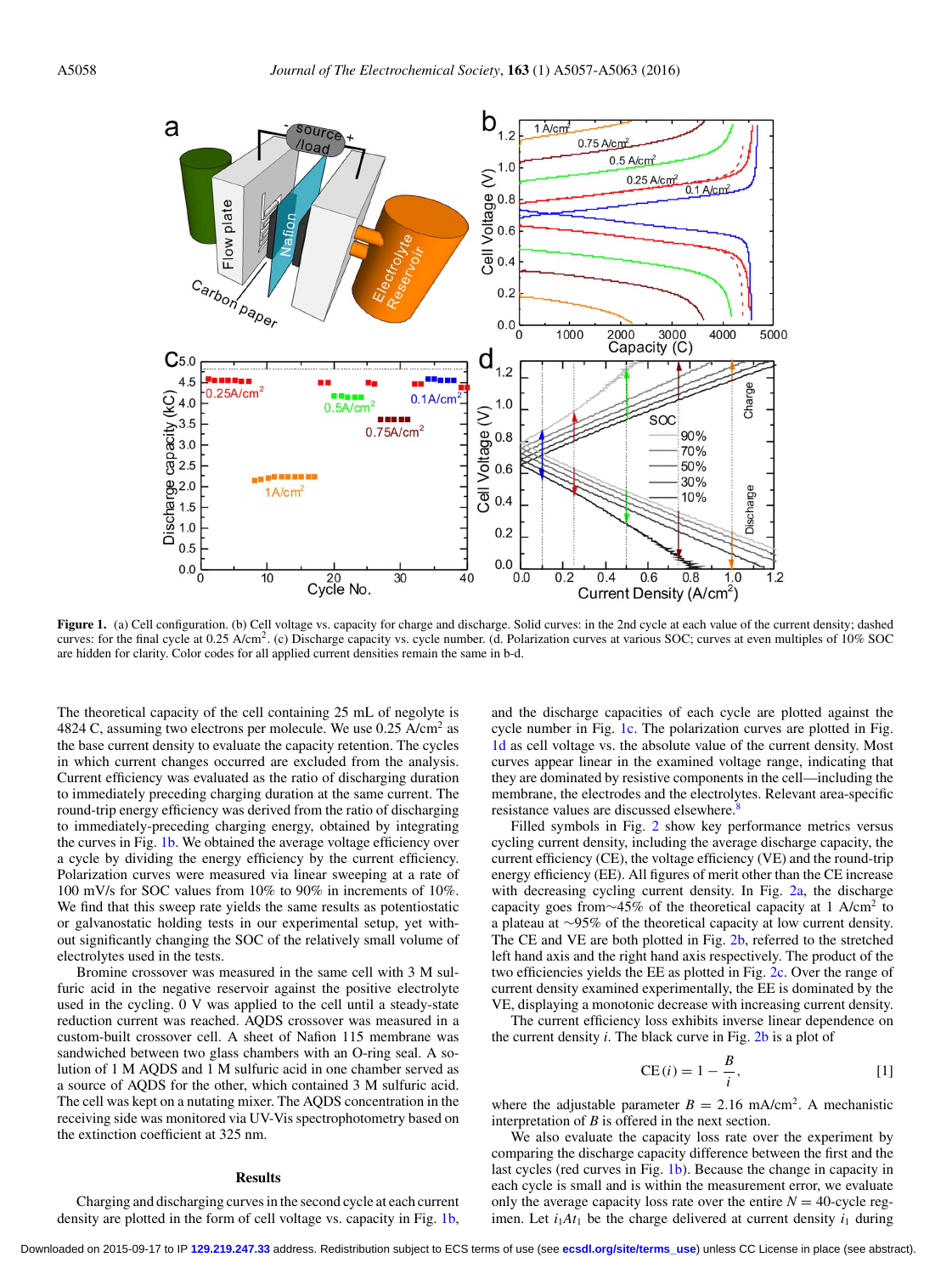<span id="page-2-0"></span>

Figure 2. Cell cycling performance summary. (a) Average percentage of theoretical capacity retrieved during discharging at each current density. Filled symbols: experimental results. Open symbols with error bars, connected by line represent the values estimated from the analysis of Fig. [1d.](#page-1-0) (b) Average current and voltage efficiencies vs. current density. Smooth lines are calculated values as discussed in the text. Top axis is current density normalized by short-circuit current density at 50% SOC for correlating VE to *i/isc*. (c) Round-trip energy efficiency vs. current density.

the first discharge half-cycle occurring over a duration  $t_1$ , and  $i_N A t_N$ be the charge delivered at current density  $i_N$  during the  $N<sup>th</sup>$  discharge half-cycle occurring over a duration  $t_N$ . We define the average capacity loss equivalent current density  $i_{CL}$  as

<span id="page-2-3"></span>
$$
\bar{i}_{CL} = \frac{(i_1 t_1 - i_N t_N)}{t_{tot}},
$$
\n[2]

where *A* is the geometric area of the membrane-electrode assembly, and  $t_{\text{tot}}$  is the total cycling experiment duration comprising  $N$  complete cycles. With  $A = 5$  cm<sup>2</sup>,  $i_1 = i_N = 0.25$  A/cm<sup>2</sup>,  $t_1 = 3622$  s,  $t_N = t_{40} = 3517$  s and  $t_{tot} = 60$  hours, we obtain an average capacity loss equivalent current density of  $\bar{i}_{CL} = 0.12$  mA/cm<sup>2</sup>. In the next section we discuss the mechanisms potentially contributing to  $\bar{i}_{CL}$ .

#### **Discussion**

*Capacity vs. current density.—* We first analyze the capacity vs. current density behavior of the cell based on the polarization curves. In Fig. [1d,](#page-1-0) vertical dashed lines are drawn at the current density values of the cycling experiments and, for illustrative purposes, the arrows are drawn to represent the voltage the cell would assume on trajectories between 10% and 90% SOC values. An arrow ending at the top (bottom) axis indicates that charging (discharging) will terminate at the imposed voltage limit before a SOC of 90% (10%) is reached. Consequently, cycles at 0.75 A/cm<sup>2</sup> are confined between  $\sim$ 10 and 80% SOC and 1.0 A/cm2 cycles are confined between 20% and 60%. The capacity that can be utilized is then limited to ∼70 and 40% of the theoretical values at these two current densities, respectively. This protocol of estimating cycling capacity vs. current density, plotted in Fig. [2a](#page-2-0) as open circles connected by a line, yields good agreement with the experimental results. Thus, the primary reason for the drop in capacity with increasing current density is that the cell does not complete a half cycle before encountering the voltage limit. We note that the error bar here is set to 5% because the polarization curves were evaluated for SOCs in multiples of 10%; this can be improved by measuring polarization curves at intermediate values of SOC. The plateau at ∼95% of the theoretical capacity at low current density may originate from a combination of factors including a discrepancy between the theoretical and maximum capacities obtained experimentally; self-discharge mechanisms, which will be discussed later; and mass transport limitations. We note that the very small size of the reservoirs on our experimental cell makes the time constant for equilibration between the reservoirs and the electrodes negligible, unlike in scaled-up batteries.

*Voltage efficiency and energy efficiency.—* The voltage efficiency results in Fig. [2d](#page-2-0) can also be predicted from the polarization curves (Fig. [1d\)](#page-1-0) observed over a wide range of SOC. The overvoltage at given charge/discharge current density can be readily approximated by fitting the measured polarization curve to a straight line, whose

fitted slope we call the polarization resistance  $(r_p, \text{ in } \Omega \text{cm}^2)$ . The voltage efficiency (VE) at a given current density  $(i, in A/cm<sup>2</sup>)$  can be calculated as

<span id="page-2-1"></span>
$$
VE = \frac{V_{oc} - ir_p}{V_{oc} + ir_p} \tag{3}
$$

where  $V_{oc}$  is the SOC-dependent OCV. To estimate an average voltage efficiency,  $\overline{VE}$ , over a charge-discharge cycle that is symmetric around 50% SOC and compare it to the experimental results in Fig. [2b,](#page-2-0) we hypothesize that Eq. [3](#page-2-1) equally well describes  $\overline{VE}$  when we insert the values of  $r_p$  and  $V_{oc}$  values at 50% SOC. This is reasonable because both the polarization curves and the charge-discharge curves are symmetrical with respect to the state of charge. The values of  $r_p$  and  $V_{oc}$  at 50% SOC are 0.56  $\Omega$ cm<sup>2</sup> and 0.73 V respectively. The result of this calculation, plotted as a red line in Fig. [2b,](#page-2-0) agrees very well with the average values obtained from cycling. This implies that short-period polarization tests can indeed be applied to evaluate the cell's voltage efficiency upon cycling. Clearly the analysis in this simple form is limited to linear polarization behavior. But, as it is a result of rapid (or well-catalyzed) kinetics and fast mass transport, it should not be unique to the QBFB. In fact, similar behavior has been reported in vanadium RFBs on optimized electrodes with sufficient mass transport.<sup>9,[10](#page-6-7)</sup> Moreover, for a RFB that loses polarization linearity to a mass transport limitation, Eq. [3](#page-2-1) should still apply when the applied cycling current remains within the linear part of the polarization behavior. To generalize the result, we can rewrite Eq. [3](#page-2-1) as

$$
VE = \frac{2}{1 + \frac{i}{i_{SC}}} - 1
$$
 [4]

<span id="page-2-2"></span>where  $i_{sc} = V_{oc}/r_p$  is the short-circuit current density. The voltage efficiency is thus a function only of the ratio of applied current to short-circuit current. As above, we assume that Eq. [4](#page-2-2) applies equally well to  $\overline{VE}$  when  $i_{sc}$  is evaluated at 50% SOC (1.3 A/cm<sup>2</sup>). The result is the red curve in Fig. [2b](#page-2-0) referring the abscissa to the top axis. Apparently, if one wishes to maintain  $\overline{VE} > 0.9$  or  $\overline{VE} > 0.8$  then the applied current density cannot exceed approximately 6% or 11% of *i*sc, respectively.

The evaluation of the energy efficiency is readily apparent from the product of Equations [1](#page-1-1) and  $3$ , and the result is plotted as the line in Fig. [2c.](#page-2-0) In the experiments reported here, the energy efficiency closely follows the voltage efficiency. But we predict a maximum at ∼0.04  $A/cm<sup>2</sup>$ , below which the losses become dominated by current efficiency losses. Such behavior has been observed in hydrogen-bromine flow cell research.<sup>13</sup>

*Current efficiency and capacity retention.—* In the previous section we found the capacity loss rate to be characterized by  $\overline{i}_{CL} = 0.12$  mA/cm<sup>2</sup>. In order to evaluate mechanisms of loss of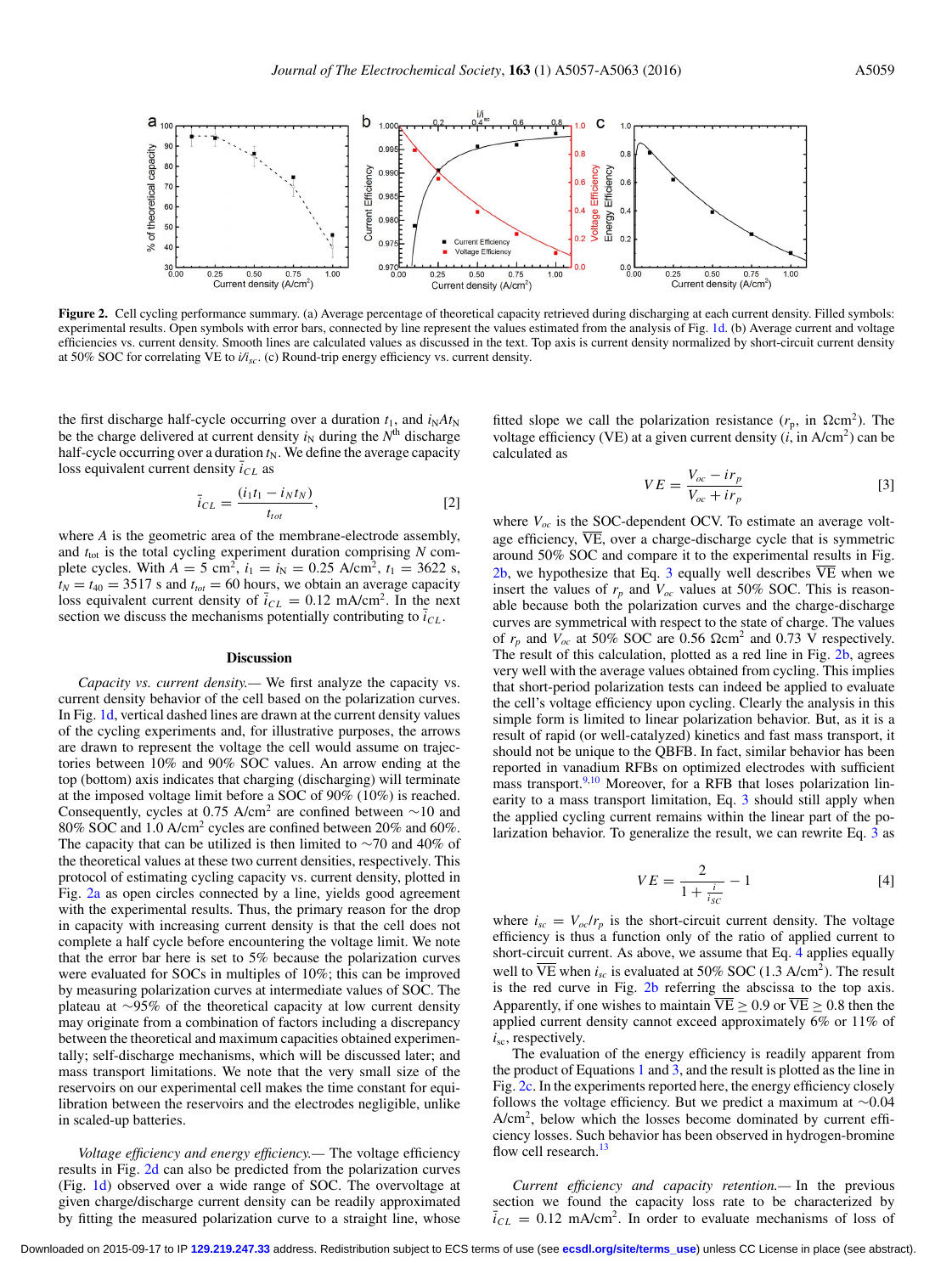<span id="page-3-0"></span>

**Figure 3.** Loss mechanisms of current efficiency and capacity. CLS Deactivation of redox-active species on the capacity-limiting side, e.g. by decomposition, leakage, or crossover, leads directly to capacity loss and CE loss. CLS side reactions on the capacity-limiting side, such as Br<sub>2</sub> crossover to and reduction on the CLS, lead directly to CE loss but not to capacity loss. Both of these classes of processes, as well as NCLS side reactions on the non-capacity-limiting side, can lead, through changes induced in the OCV or kinetics, to apparent changes in CE and capacity, which may be recovered by adjusting the cycling voltage limits.

current efficiency and capacity, we identify potential mechanisms in Fig. [3](#page-3-0) and Table [I](#page-4-0) and note that some mechanisms are expected to contribute directly to both capacity loss and current efficiency loss, whereas other mechanisms are expected to contribute directly only to current efficiency loss. This categorization is related to the stoichiometric imbalance between the quinone-bearing negolyte and the bromine-bearing posolyte in our cell, assembled this way for several reasons: the anticipated bromine crossover from posolyte to negolyte, the low cost of bromine, the high corrosivity of high concentrations of  $Br<sub>2</sub>$  not complexed as tribromide, and to enable us to fully interrogate the properties of the novel negolyte by cycling it between 0 and 100% SOC. Other systems may also be built with stoichiometric imbalances due to cost or stability concerns, or they may develop imbalances during operation. For brevity, we term the side with the stoichiometric shortfall the "capacity-limiting side" (CLS) and the side with the stoichiometric excess the "non-capacity-limiting side" (NCLS).<sup>c</sup>

*Capacity-loss CE-loss mechanisms.—* The only mechanisms that we have identified that are expected to lead directly to both cycling capacity loss and current efficiency loss involve permanent deactivation of the redox-active species (quinone/hydroquinone) on the CLS i.e. by quinone decomposition, by quinone/hydroquinone crossover through the membrane (which is, in principle, recoverable through rebalancing), or by CLS leakage. $d$  If their equivalent current densities are  $i_Q^x$ ,  $i_{DQ}$ , and  $i_{leak}$ , respectively, then

$$
\overline{i}_{CL} = \overline{i}_{DQ} + \overline{i}_{Q}^x + \overline{i}_{leak},\tag{5}
$$

where, unless otherwise indicated, the overbars denote averaging over a complete charge/discharge cycle throughout this paper.

Quinone crossover is very slow due to the large size and negative charge of the molecule. The permeability of AQDS through Nafion 115 was measured to be  $9.0 \times 10^{-12}$  cm<sup>2</sup>/s via UV-Vis spectrophotometry. It corresponds to an equivalent current density of  $\overline{i}_Q^x$  = 140 pA/cm<sup>2</sup> in the cell—a negligible value compared to the measured value of  $\bar{i}_{CL}$ . The corresponding hydroquinone is assumed to exhibit a comparably low crossover rate due to its structural similarity. Quinone decomposition has been demonstrated to be insignificant under the extremely harsh conditions of boiling in a mixture of

<span id="page-3-2"></span><span id="page-3-1"></span><sup>c</sup>Our classification is distinct from the common classification of capacity losses as recoverable (e.g. vanadium crossover is recoverable by electrolyte re-balancing in a vanadium redox flow battery) or non-recoverable. In the current work, we focus on the differing impacts on cycling capacity from species losses on the CLS and on the NCLS, independent of whether the species losses are recoverable by any mechanism such as rebalancing. <sup>d</sup>In principle, capacity loss without current efficiency loss would be possible with a mechanism that permanently deactivates only the low-energy form of a redox-active species during discharging of the cell, but we neglect this mechanism as implausible.

bromine and hydrobromic acid.<sup>[1](#page-6-0)</sup> Capacity retention rates reported in a QBFB vary, but by analyzing the last 104 cycles of the 106-cycle experiment leading to the highest reported rate, $\frac{2}{3}$  $\frac{2}{3}$  $\frac{2}{3}$  we infer a retention rate of 99.97% per cycle, which extrapolates to a half-life of 2,400 cycles. We assume that this report places an upper limit on the rate of molecule decomposition, represented here by an equivalent current density  $\bar{i}_{DQ} \le 0.03$  mA/cm<sup>2</sup> or an equivalent current of  $\le 0.15$  mA. Consequently we hypothesize that the remaining mechanism negolyte leakage (e.g. by permeation into the porous graphite flow plates), with equivalent current density  $i_{\text{leak}}$ —accounts for the balance of  $i_{CL}$  and, consequently, dominates the rate of capacity loss observed in the experiments reported here. Table [I](#page-4-0) reflects our interpretation that  $\overline{i}_{leak} = \overline{i}_{CL} - \overline{i}_{DQ} - \overline{i}_{Q}^{\times} \approx \overline{i}_{CL}$ .

*Non-capacity-loss CE-loss mechanisms.—* In Fig. [3](#page-3-0) and Table [I](#page-4-0) we have identified three potential CLS side reactions, which are mechanisms of CE loss that do not lead directly to capacity loss:  $Br<sub>2</sub>$ reduction from crossover to the CLS,  $H_2$  evolution into the environment, and  $O_2$  reduction due to permeation from the environment. All three of these side reactions cause the oxidation of hydroquinone to quinone, which may be reversed in the subsequent charge half-cycle.  $Br<sub>2</sub>$  (or  $Br<sub>3</sub><sup>-</sup>$ ) crossing over the membrane to the CLS and its reduction there leads to CE loss because the accompanying electrons were not forced to go through the external circuit, but it does not lead to the permanent deactivation of redox-active species in the CLS. The crossover rate through the membrane has been evaluated by measuring the reduction current with a negolyte reservoir composed of only 3 M sulfuric acid (i.e., no redox-active species) against the same posolyte used in our cycling test. At an applied potential of 0 V, a steady-state current of 6.0 mA was measured, corresponding to a cross-over loss with an equivalent current density of  $\bar{i}_{Br0}^x = 1.2$  mA/cm<sup>2</sup>. This value is the same order of magnitude as measured in a hydrogen-bromine cell by Tucker et al.,<sup>11</sup> who also pointed out that the cross-over rate could be higher during cycling. Oxygen permeation through the PFA tubing is estimated using the permeation rate of 7.81  $\times$  10<sup>-4</sup>  $\mu$ g/cm/min.<sup>[12](#page-6-10)</sup> The reduction current from such a mechanism, assuming  $O_2$  diffusion through PFA is the rate-limiting step, is approximately 50  $\mu$ A, or  $i_{0}$  =  $10 \mu A/cm<sup>2</sup>$ . This is more than an order of magnitude lower than that of Br2 crossover. The contribution from the hydrogen evolution reaction is neglected because the applied voltage window is considerably smaller than the kinetic water splitting window on carbonaceous materials and because a significant contribution from hydrogen evolution would cause the current efficiency to decrease with increasing current density, in contrast with the experimental observations.

It is evident from Table [I](#page-4-0) that the loss of current efficiency is dominated by bromine crossover, with the next greatest contribution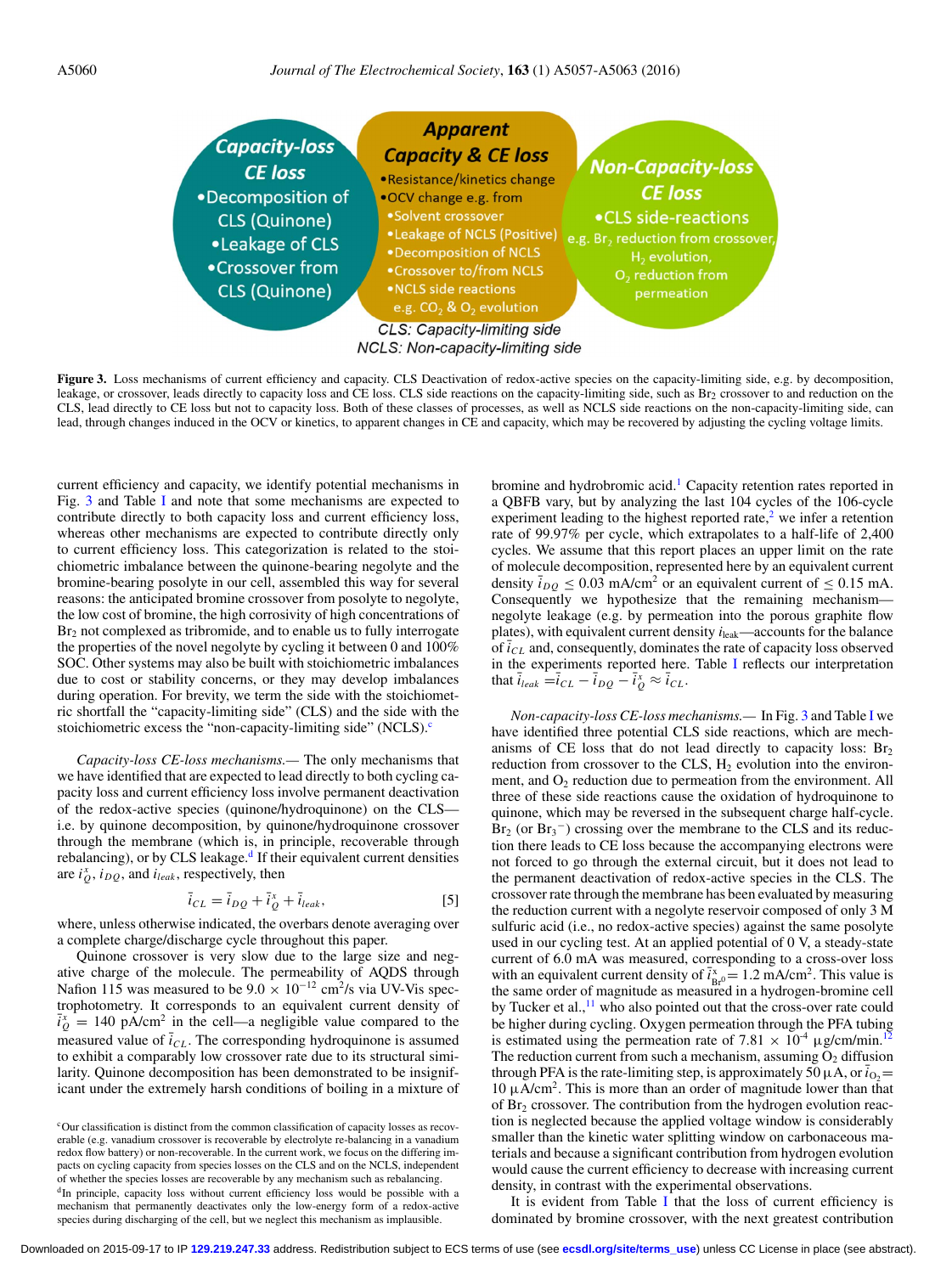<span id="page-4-0"></span>**Table I. CE and Capacity Loss mechanisms. Aggregate quantities are fully capitalized.**

|  | Mechanism, variable name                                              | Capacity loss<br>index, $g$ | Assumed value of $f$<br>for CE loss | Equivalent current<br>density $(mA/cm2)$ |
|--|-----------------------------------------------------------------------|-----------------------------|-------------------------------------|------------------------------------------|
|  | Quinone decomposition, $\overline{i}_{DO}$                            |                             |                                     | $\leq 0.03$                              |
|  | Quinone crossover, $\bar{i}_{\Omega}^{x}$                             |                             |                                     | $1.4 \times 10^{-4}$                     |
|  | Leakage, $\bar{i}_{leak}$                                             |                             |                                     | $0.09 - 0.12$                            |
|  | Bromine crossover, $\bar{i}_{\text{Br}0}^x$                           |                             |                                     | 1.2                                      |
|  | Oxygen permeation, $i_{\text{O}_2}$                                   |                             |                                     | 0.01                                     |
|  | Hydrogen evolution, $\overline{i}_{\text{H}_2}$                       |                             |                                     | Negligible                               |
|  | CAPACITY LOSS, $\bar{i}_{CL}$                                         |                             |                                     | 0.12                                     |
|  | <b>CURRENT EFFICIENCY LOSS, <math>\bar{i}_{\text{CEI}}</math> oss</b> |                             |                                     | 1.08                                     |

apparently coming from negolyte leakage, which is about an order of magnitude smaller.

*Apparent capacity-loss & CE-loss mechanisms.—* Decomposition, leakage, and side reactions occurring in the NCLS do not lead directly to capacity loss (unless the NCLS loses enough material to become the CLS on either charge or discharge). Nor do they lead directly to CE losses if they are accompanied by the planned faradaic reactions on the CLS (though a CE loss may be caused by an accompanying side reaction on the CLS). They may, however, lead to apparent changes in capacity or current efficiency if the concentration changes accompanying the loss mechanisms alter the OCV, which changes the overvoltage at which the half-cycle hits the imposed voltage limit. We term this effect *apparent changes in CE and capacity* (Fig. [3\)](#page-3-0) because the charge apparently lost may be recovered by changing the cycling voltage limits. Similar effects can arise from changes in kinetic parameters such as membrane resistance, activation overvoltage for the faradaic reactions, or mass transport rates. These apparent loss mechanisms are neglected in our analysis because the voltage shift in our testing is insignificant: between the second and the last cycle at 0.25 A/cm<sup>2</sup>, the voltage change in the early stages of a charge or discharge half-cycle (see red curves in Fig. [1b\)](#page-1-0) is less than 4 mV.

*Analysis of CE and capacity loss mechanisms.—* Here we develop expressions for CE and capacity retention during cycling at constant current density *i*, in terms of the equivalent current densities of the loss mechanisms. Let *Q*<sup>n</sup>−0.5 be the stored charge after the *n*th charge halfcycle occurring over a duration *t*<sup>n</sup>−0.5, and *Q*<sup>n</sup> be the stored charge after the  $n<sup>th</sup>$  discharge half-cycle occurring over a duration  $t<sub>n</sub>$ . We assume that the cycling regimen starts with a charging half-cycle and that every charging half-cycle—including the first—starts at the same SOC. The charge stored after the  $n<sup>th</sup>$  charge half-cycle is given by

$$
Q_{n-0.5} = Q_{n-1} + i A t_{n-0.5} - A \bar{i}^{\text{charge}}_{\text{CELoss}} t_{n-0.5},
$$
 [6]

where  $\bar{i}^{\text{charge}}_{\text{CELoss}}$  is the time-averaged current density of current efficiency loss during the charge half-cycle. At the end of the  $n<sup>th</sup>$  complete cycle, charge balance implies

<span id="page-4-2"></span>
$$
Q_n = Q_{n-0.5} - i A t_n - A \bar{i}_{\text{CELoss}}^{\text{discharge}} t_n. \tag{7}
$$

Using the assumption that the stored charge at the end of each cycle during cycling at constant current density is the same, we combine Equations [6](#page-4-1) and [7](#page-4-2) to obtain the current efficiency:

$$
\overline{\text{CE}} = \frac{t_n}{t_{n-0.5}} = \frac{1 - \frac{\overline{t}_{\text{CEness}}^{\text{charge}}}{i}}{1 + \frac{\overline{t}_{\text{CEless}}^{\text{discharge}}}{i}}.
$$
 [8]

When CE is near unity, as we observe it to be experimentally, we may expand Eq.  $8$  retaining only  $1<sup>st</sup>$  order terms in the equivalent loss currents, yielding

$$
\overline{\text{CE}} \approx 1 - \frac{\overline{i}_{\text{CELoss}}^{\text{charge}}}{i} - \frac{\overline{i}_{\text{CELoss}}^{\text{discharge}}}{i}.
$$
 [9]

Because, with the cycling experiments reported here, we cannot distinguish experimentally between current efficiency loss during charge and discharge half cycles, we measure only the average over a full cycle. This is related to the half-cycle values by

$$
\bar{i}_{\text{CELoss}} = \frac{\bar{i}_{\text{CELoss}}^{\text{charge}} + \bar{i}_{\text{CELoss}}^{\text{discharge}}}{2}.
$$
\n[10]

<span id="page-4-5"></span>i.e.

<span id="page-4-4"></span>
$$
\overline{\text{CE}} \approx 1 - 2 \frac{\overline{i}_{\text{CELoss}}}{i}.
$$
 [11]

A similar analysis can be used to address the differential capacity retention per cycle, dCR, evaluated in constant-current cycling experiments as  $t_n/t_{n-1}$ . Comparing, for the  $n^{\text{th}}$  and the  $(n-1)^{\text{st}}$  discharge half-cycles, charge balance equations similar to Eqs. [6](#page-4-1) and [7](#page-4-2) leads to

$$
dCR = \frac{t_n}{t_{n-1}} = \frac{\left[1 - \frac{\frac{\text{rclures}}{CELoss}}{i}\right] \left[1 + \frac{\frac{\text{rdscharge}}{CELoss}}{i} - \frac{\frac{\text{rdscharge}}{C_L}}{i}\right]}{\left[1 + \frac{\frac{\frac{\text{rdscharge}}{CELoss}}{i}}{i}\right] \left[1 - \frac{\frac{\text{rdscharge}}{CEloss}}{i} + \frac{\frac{\text{rdscharge}}{C_L}}{i}\right]},\tag{12}
$$

where  $\vec{i}_{\text{CL}}^{\text{charge}}$  and  $\vec{i}_{\text{CL}}^{\text{discharge}}$  represent, respectively, the equivalent current densities of capacity loss during the charging and the discharging halfcycles. When dCR is near unity, as observed in our experiments, we may expand Eq.  $12$  retaining only  $1<sup>st</sup>$  order terms in the equivalent loss currents, yielding

dCR 
$$
\approx 1 - \frac{\bar{i}_{CL}^{\text{charge}}}{i} - \frac{\bar{i}_{CL}^{\text{discharge}}}{i}
$$
. [13]

<span id="page-4-1"></span>Because of the small capacity loss, a measurable value can be attained only over an extended period of cycling. Based on this value, we can calculate the average capacity loss over a single cycle, which is related to the half-cycle values by

$$
\bar{i}_{\text{CL}} = \frac{\bar{i}_{\text{CL}}^{\text{charge}} + \bar{i}_{\text{CL}}^{\text{discharge}}}{2}.
$$
 [14]

<span id="page-4-6"></span>Thus,

$$
dCR \approx 1 - \frac{2\bar{i}_{CL}}{i}.\tag{15}
$$

To consider the various loss mechanisms quantitatively, in Table [I](#page-4-0) we list those of potential significance in our cell: quinone/hydroquinone decomposition ( $j = 1$ ), quinone/hydroquinone crossover ( $j = 2$ ), negolyte leakage ( $j = 3$ ), bromine crossover and reduction ( $j = 4$ ), O<sub>2</sub> permeation ( $j = 5$ ), and H<sub>2</sub> evolution ( $j = 6$ ).

<span id="page-4-3"></span>We assign to each mechanism  $j$  a factor  $f_i$  that is the fraction of species lost to mechanism *j* that are in the high-energy ("charged") state as opposed to being in the low-energy ("discharged") state. *f*<sup>j</sup> equals unity when loss mechanism *j* impacts only the charged species in the CLS, e.g. bromine crossover into the CLS doesn't affect the quinone but oxidizes the hydroquinone. In contrast,  $f_j = \frac{1}{2}$  when the charged and discharged species in the CLS are lost equally. For example, during leakage one expects high-energy and low-energy species to be lost in proportion to their relative concentrations. In a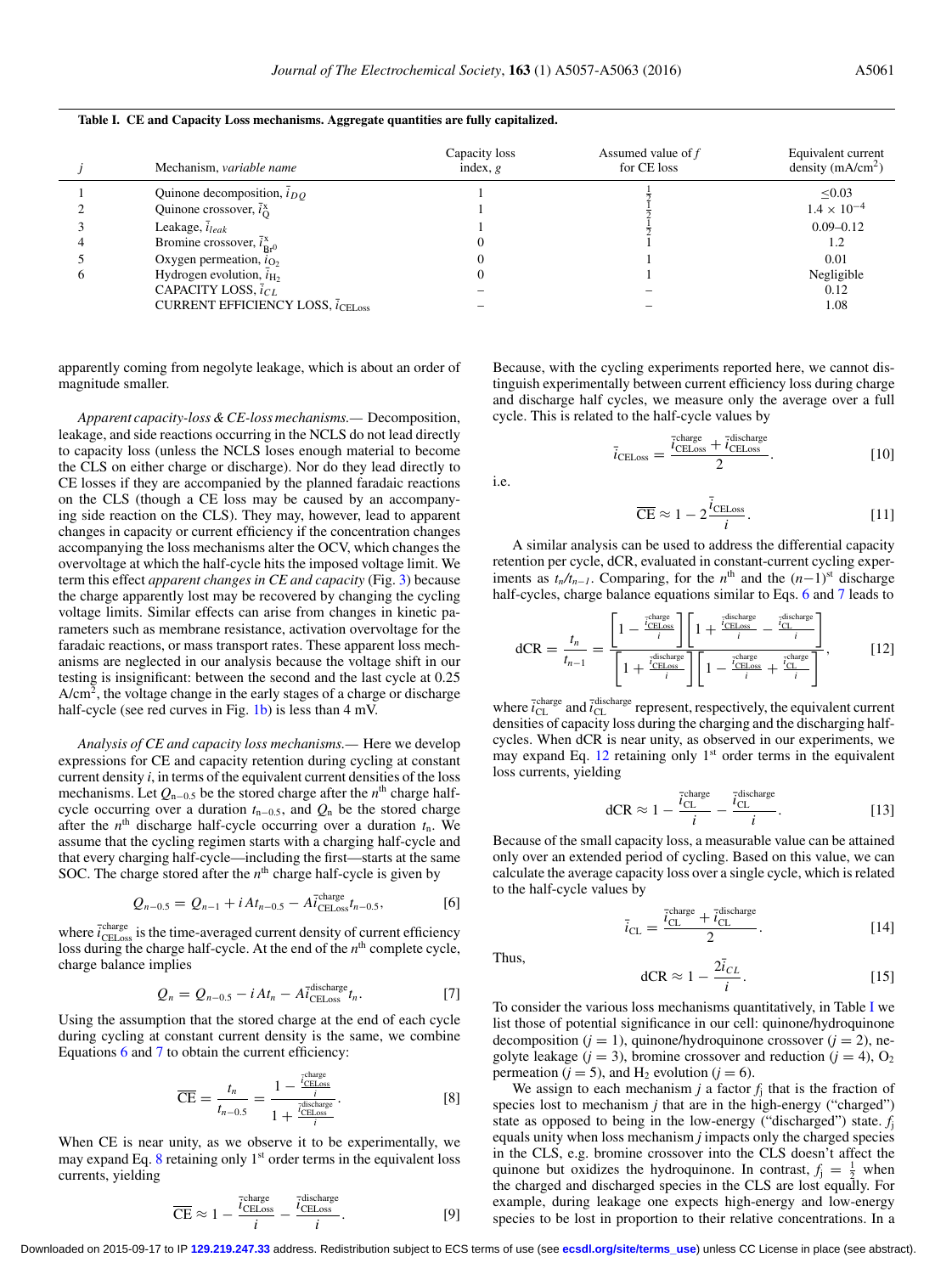cell cycled symmetrically about  $SOC = 50\%$ , leakage, averaged over a full cycle, corresponds to the permanent deactivation of CLS redox active species half of which are in the charged state; in such a case  $f_j = \frac{1}{2}$ . Because  $i_j$  and  $f_j$  can be explicit functions of *i*, *t*, or other independent variables, we analyze only the time-averaged behavior, represented by overbars. The average current efficiency loss density is given by the *f*-weighted sum over all mechanisms:

$$
\bar{i}_{\text{CELoss}} = \sum_{j} \bar{f}_{j} \bar{i}_{j}. \tag{16}
$$

Similarly, we assign to each mechanism  $j$  an index  $g_i$  that is unity if the mechanism contributes to capacity loss and zero if it does not. The average capacity loss current density is then given by the *g*-weighted sum over all mechanisms:<sup>e</sup>

$$
\bar{i}_{\text{CL}} = \sum_{j} g_j \bar{i}_j. \tag{17}
$$

According to Eq. [11,](#page-4-5) we interpret the parameter  $B$  in Eq. [1,](#page-1-1) and its best-fit value of 2.16 mA/cm<sup>2</sup>, as twice the time-averaged current efficiency loss over a complete cycle. Thus *B*/2, or 1.08 mA/cm2, has been entered for the aggregate  $\overline{i}_{\text{CELoss}}$  into Table [I.](#page-4-0) The agreement of the fitted curve to the data in Fig. [2b](#page-2-0) is interpreted as evidence that the most significant CE loss mechanisms occur at rates that are not significantly dependent on applied current density. According to this interpretation, *B*/2 should equal the *f*-weighted sums of the six equivalent current densities reported in Table [I.](#page-4-0) The agreement is good, to within 20%.

From Eq. [15,](#page-4-6) the capacity retention over *N* cycles is

$$
CR = \left(1 - \frac{2\bar{i}_{CL}}{i}\right)^{N-1}.\tag{18}
$$

We evaluated  $\bar{i}_{CL}$  from our measurements using Eq. [2.](#page-2-3) As the experiments reported here do not provide the resolution to quantify the dependence of capacity retention on current density, we instead report an effective value that the differential capacity retention would take, *dCReff*, for a comparable cell if it cycled only at the base current density (0.25 mA/cm<sup>2</sup>) after the same  $t_{\text{tot}}$ . Dividing  $t_{\text{tot}}$  with the average cycle time gives us an effective cycle number,  $N_{\text{eff}} = 29.8 \approx 30$ . Eqs. [15](#page-4-6) and [18](#page-5-1) yield a *dCReff* of 99.90% and a *CReff* of 97.1% after 30 effective cycles. Note that, if our hypothesis is correct that the capacity loss rate is independent of applied current density, then Eq. [15](#page-4-6) predicts the differential capacity retention rate for all current densities. This hypothesis is testable with more extensive cycling experiments than those reported here.

*Lessons learned.—* The above analysis highlights factors that impact each aspect of the cell cycling performance. The current efficiency, which is dominated by  $Br<sub>2</sub>$  crossover, trades off against the voltage efficiency. The crossover rate for the cell studied here has been reduced compared to in previous work<sup>1</sup> by using a thicker, untreated membrane.<sup>f</sup>

The crossover rate has also been reduced by employing a large HBr/Br<sub>2</sub> ratio, so that most of the Br<sub>2</sub> complexes with Br<sup>−</sup> to form Br<sub>3</sub><sup>-</sup>, which is repelled electrostatically from the negatively-charged functional groups in the membrane. Employing a large molar excess of HBr-laden posolyte over negolyte also cuts the crossover rate by keeping the  $Br_2$  concentration low even when the cell is fully charged. All of these modifications, however, decrease the voltage efficiency: a thick membrane leads to a larger  $r_p$ ; a high HBr concentration lowers the OCV, and a large molar excess of posolyte keeps the HBr concentration high even at intermediate and high negolyte states of charge. We note that bromine crossover should ultimately render the positive side capacity-limiting, after a time period of

$$
t = \frac{(\Delta - 1) C_{\text{CLS}}}{\bar{i}_{\text{Br}^0}^{\text{x}} A} \tag{19}
$$

where  $\Delta$  is the charge capacity ratio of the NCLS over CLS,  $C_{\text{CLS}}$  is the charge capacity of the CLS,  $\bar{i}_{Br^0}^x$  is the crossover current density of oxidized bromine (i.e., that arising from  $Br_2$  and  $Br_3^-$  crossover), and *A* is the membrane-electrode assembly area. In the cell reported here, with  $\bar{i}_{Br^0}^x = 1.2$  mA/cm<sup>2</sup> and  $C_{CLS} = 4824$  C, this transition should not occur until about 80 days. But before reaching this turning point, other associated electrolyte changes, such as pH change and water transport, could have already severely degraded cell performance. These factors underscore the importance of membrane selectivity. In practical usage, the actual crossover rate will depend on how the battery is utilized, and may be greatly reduced when the battery is idle.

Among the various mechanisms of loss of current efficiency that we have identified, the three that are expected to lead directly to capacity loss with cycling are leakage of the electrolyte containing the smaller charge capacity (the quinone-bearing negolyte), destruction of redoxactive species in this electrolyte, and crossover of redox-active species from this electrolyte. The magnitude of the current inefficiency leading to capacity loss is approximately  $0.61$  mA, or  $0.12$  mA/cm<sup>2</sup>. The quinone crossover rate has been shown to be insignificant. Although a very small amount of leakage can be significant in a very small cell, leakage is not anticipated to be important in well-engineered scaledup flow batteries. In contrast, molecule destruction would be a much more significant problem. Although prior work has shown AQDS to be exceedingly stable to exposure to boiling mixtures of bromine and hydrobromic acid, $\frac{1}{1}$  it will be important to place rigorous upper limits on the decomposition rate in an operating cell.

## **Conclusions**

- <span id="page-5-1"></span>1. The QBFB examined here, with interdigitated flow fields, exhibits linear polarization curves except at current densities exceeding 0.25 A/cm<sup>2</sup> when discharging at 10% SOC or charging at 90% SOC.
- 2. The decrease in cycle capacity with increasing current density is accounted for quantitatively via the interplay of the polarization curves and the voltage limits imposed during cycling. Higher current density causes higher overvoltage and the cell thereby reaches a voltage limit sooner.
- 3. The linearity of the polarization curves leads to the instantaneous voltage efficiency being inversely related to the ratio of current density to short-circuit current density, as described by Eq. [4,](#page-2-2)  $VE = \frac{2}{1 + \frac{i}{i_{SC}}} - 1.$
- 4. The same relationship exists between average voltage efficiency during cycling and current density, if the OCV and polarization resistance are evaluated at 50% SOC. Thus, for any RFB exhibiting linear polarization curves,  $\overline{VE} \ge 0.9$  or  $\overline{VE} \ge 0.8$  requires that the applied current density not exceed approximately 6% or 11% of *i*sc, respectively.
- 5. The current efficiency is a function of *i* and  $\bar{i}_{\text{CELoss}}$  given by Eq. [8,](#page-4-3) which Taylor expands to Eq. [11,](#page-4-5)  $\overline{\text{CE}} \approx 1 - 2\overline{i}_{\text{CELoss}}/i$ .
- Individual loss mechanisms contribute to CE loss and to capacity loss with different weighting factors, *f*<sup>j</sup> and *g*<sup>j</sup> respectively, as indicated in Table [I.](#page-4-0)
- 7. The major source of loss of current efficiency is  $Br<sub>2</sub>$  crossover, occurring at a rate of 1.2 mA/cm2.
- The ratio of this crossover rate, presumed to be constant, to the applied current density leads to a current efficiency that increases with increasing current density in a manner that is quantitatively consistent with experiment.
- 9. The differential capacity retention is a function of  $i$  and  $i_{CL}$  given by Eq. [12,](#page-4-4) which Taylor expands to Eq. [15,](#page-4-6) dCR  $\approx 1 - 2\bar{i}_{CL}/i$ . The average rate of capacity loss is 0.61 mA or 0.12 mA/cm<sup>2</sup>.
- 10. To obtain an effective value of the differential capacity retention rate for the cell undergoing cycling at multiple current densities,

<span id="page-5-0"></span><sup>&</sup>lt;sup>e</sup>We note that even though Table [I](#page-4-0) indicates a correlation between the values of  $f$  and  $g$ , this is not necessarily always the case.

<span id="page-5-2"></span><sup>&</sup>lt;sup>f</sup>The Br<sub>2</sub> crossover current density through a Nafion 212 membrane pre-treated as in Ref.  $8$  is about 3.25 mA/cm<sup>2</sup>.

Downloaded on 2015-09-17 to IP **129.219.247.33** address. Redistribution subject to ECS terms of use (see **[ecsdl.org/site/terms\\_use](http://ecsdl.org/site/terms_use)**) unless CC License in place (see abstract).